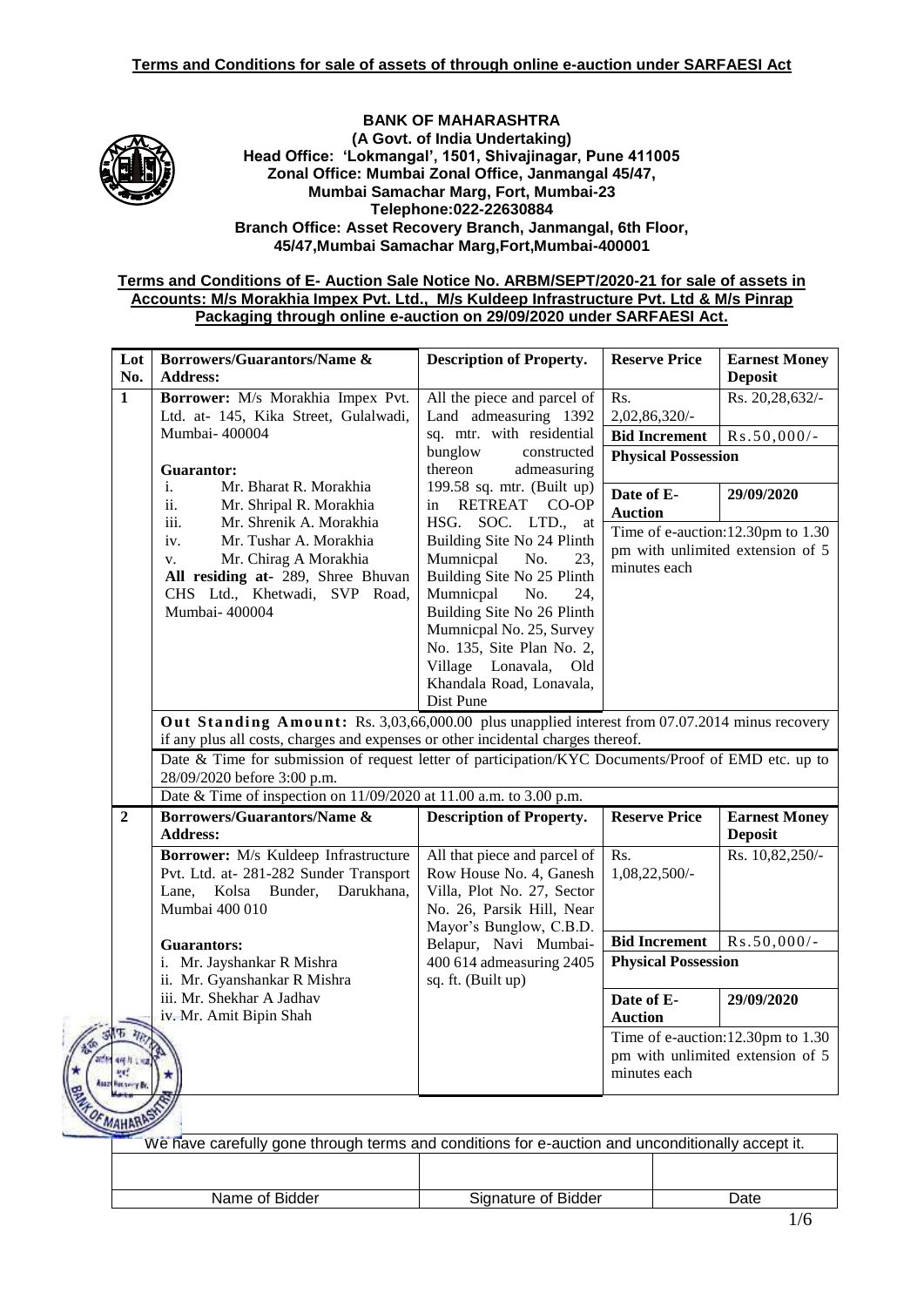# **Terms and Conditions for sale of assets of through online e-auction under SARFAESI Act**

|   | Out Standing Amount: Rs. 1,48,36,173.00 plus unapplied interest from 15.05.2014 minus recovery<br>if any plus all costs, charges and expenses or other incidental charges thereof.                                                                                                                                             |                                                                                                                                                         |                                |                                                                  |
|---|--------------------------------------------------------------------------------------------------------------------------------------------------------------------------------------------------------------------------------------------------------------------------------------------------------------------------------|---------------------------------------------------------------------------------------------------------------------------------------------------------|--------------------------------|------------------------------------------------------------------|
|   | Date & Time for submission of request letter of participation/KYC Documents/Proof of EMD etc. up to<br>28/09/2020 before 3:00 p.m.                                                                                                                                                                                             |                                                                                                                                                         |                                |                                                                  |
|   | Date & Time of inspection on 19/09/2020 at 11.00 am to 3.00pm.                                                                                                                                                                                                                                                                 |                                                                                                                                                         |                                |                                                                  |
| 3 | <b>Borrowers/Guarantors/Name &amp;</b><br><b>Address:</b>                                                                                                                                                                                                                                                                      | <b>Description of Property.</b>                                                                                                                         | <b>Reserve</b><br>Price        | <b>Earnest Money</b><br><b>Deposit</b>                           |
|   | Borrower: M/s Pinrap Packaging Pvt.<br>Ltd. at- Shop 224, Second Floor, Dimple<br>Arcade Premises Co-op Society Ltd.<br>Behind Sai Baba Mandir, Thakur<br>Complex, Kandivali East, Mumbai- 400                                                                                                                                 | All that piece and parcel<br>Industrial<br>Shed/<br>of<br>with<br><b>Structures</b><br>along<br>Land bearing Gut No. 265,<br>Paiki<br>126/2,<br>127/1,2 | Rs.<br>2,86,80,576/-           | Rs.28,68,058/-                                                   |
|   | 101<br>Guarantors:                                                                                                                                                                                                                                                                                                             | admeasuring<br>1.20<br>Hectares i.e. 12000 sq.                                                                                                          | <b>Bid</b><br><b>Increment</b> | $Rs.50,000/-$                                                    |
|   | Shri Rang Behari Bhoot,<br>a.<br>Shri Abhishek Bhoot<br>h.                                                                                                                                                                                                                                                                     | Village<br>At<br>mtr.<br>Taluka<br>Kalamgaon,                                                                                                           | <b>Physical Possession</b>     |                                                                  |
|   | Shri Puneet Bhoot<br>$c_{\cdot}$<br><b>Smt Nutan Bhoot</b><br>d.                                                                                                                                                                                                                                                               | Shahpur, Near Hotel Hill<br>Opposite<br><b>Bharat</b><br>Top,                                                                                           | Date of E-<br><b>Auction</b>   | 29/09/2020                                                       |
|   | Giriraj Packaging<br>Solutioins<br>e.<br>(Prop: Rang Bihari Bhoot)                                                                                                                                                                                                                                                             | Spring Limited, Mumbai-<br>Agra National Highway,<br>Dist Thane- 421 301                                                                                | of 5 minutes each              | Time of e-auction:12.30pm to<br>1.30 pm with unlimited extension |
|   | <b>Outstanding Amount:</b> Rs. 3,20,84,374.89 plus unapplied interest from 01.01.2015 minus recovery if any<br>plus all costs, charges and expenses or other incidental charges thereof.<br>Date & Time for submission of request letter of participation/KYC Documents/Proof of EMD etc. up to<br>28/09/2020 before 3:00 p.m. |                                                                                                                                                         |                                |                                                                  |
|   |                                                                                                                                                                                                                                                                                                                                |                                                                                                                                                         |                                |                                                                  |
|   | Date & Time of inspection on $14/09/2020$ at 12.00 noon to 3.00 p.m. (Prior Appointment)                                                                                                                                                                                                                                       |                                                                                                                                                         |                                |                                                                  |

# **1. Nature and Object of Online Sale:**

- a. The online e-auction sale is with the object of Free and Fair Sale, Transparency and for achieving best-possible recovery of public money.
- b. The sale is governed by the Provisions of the Securitisation and Reconstruction of Financial Assets and Enforcement of Security Interest Act, 2002 and Security Interest (Enforcement) Rules, 2002 and the following specific terms and conditions.
- **2.** (a) The auction sale will be `Online E-Auction/Bidding through websit[e https://www.bankeauctions.com](https://www.bankeauctions.com/) [on 2](https://www.mstcecommerce.com/auctionhome/ibapi/index.jsp%20on%2025.02.2020)9/09/2020 for mentioned property from 12.30 pm to 1.30 pm with unlimited extension of 5 minutes each. Bidders shall improve their offers in multiple of Rs. 50,000/- (Rs. Fifty Thousand Only) during online bidding for properties.

(b) **Inspection Date & Time:** For Lot No. 1- 11/09/2020 between 11:00 a.m. and 3:00 p.m.

For Lot No. 2- 19/09/2020 between 11:00 a.m. and 3:00 p.m.

For Lot No. 3- 14/09/2020 between 12:00 noon and 3:00 p.m. (Prior appointment)



KYC documents. (d) Bidders are advised to go through the websites,<http://www.bankofmaharashtra.in/propsale.asp> & [https://www.bankeauctions.com](https://www.bankeauctions.com/) for detailed terms and conditions of auction sale before submitting their

bids and taking part in the E-auction sale proceedings.

(e) Offer should be submitted online only in the prescribed format with relevant details, as available on the website from date of publication.

**3. Caution to bidders:**

a. Property is being sold on **"AS IS WHERE IS", "AS IS WHAT IS" AND "WHATEVER THERE IS BASIS"** after taking Physical possession of the properties.

| We have carefully gone through terms and conditions for e-auction and unconditionally accept it. |                     |      |  |
|--------------------------------------------------------------------------------------------------|---------------------|------|--|
|                                                                                                  |                     |      |  |
|                                                                                                  |                     |      |  |
| Name of Bidder                                                                                   | Signature of Bidder | Date |  |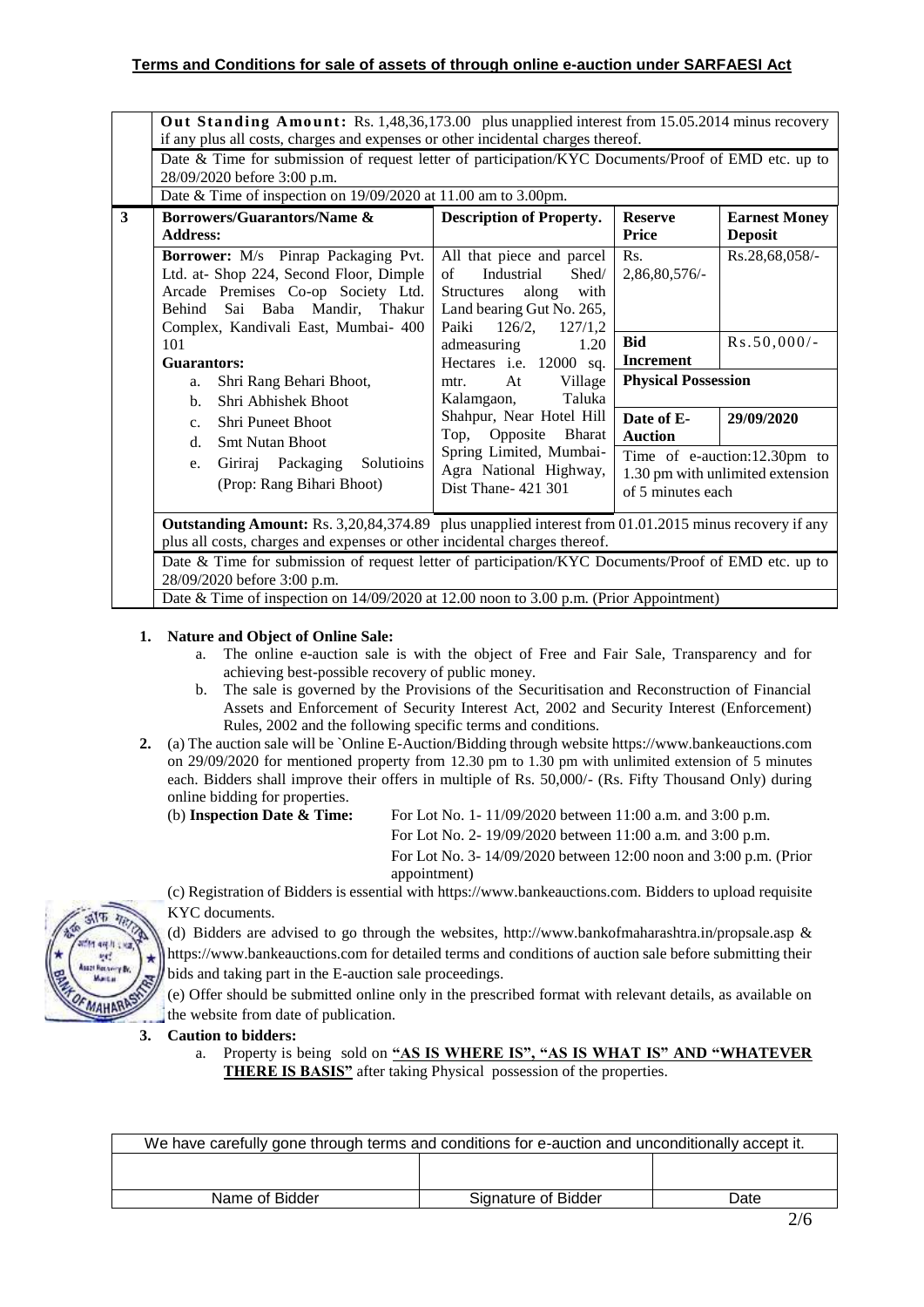- b. To the Best of knowledge and information of the Bank, there is no encumbrance on any property. However, the Bidder/s has to satisfy himself about the details of property before submitting their bids/taking part in e-auction sale proceedings. The bidder/ purchaser should make their own inquiries regarding any statutory liabilities, arrears of tax, claims etc. by themselves before making the bid.
- c. The Bank does not undertake any responsibility to procure any permission/license, NOC, etc. in respect of the property offered for sale or for any dues like outstanding water/service charges, transfer fees, electricity dues, dues to the Municipal Corporation/local authority/Co-operative Housing Society or any other dues, taxes, levies, fees, transfer fees if any in respect of and/or in relation to the sale of the said property. Successful Bidder has to comply with the provisions of Income Tax regarding purchase of property  $\&$  to pay the tax to the authorities as per applicable rates.
- d. Bidders are advised / cautioned to verify the concerned Revenue Records/ other Statutory authorities such as Sales Tax/Excise/Income Tax etc. and shall satisfy themselves regarding the nature, description, condition, encumbrance, lien, charge, statutory dues, etc over the property before submitting their bids.
- e. Bidders are advised to go through all the terms and conditions of sale and also in the corresponding public sale notice in the details before submitting the bid and participating in the online bidding/auction.
- f. Statutory dues/liabilities etc., due to the Government/Local Body, if any, shown in the sale notice/tender document shall be borne by the purchaser(s).
- g. This notice is also being published in vernacular. The English version shall be final if any question of interpretation arises.

### **4. Inspection of Property/Immovable Assets:**

- The intending purchasers can inspect the property/ies at his/her own expenses on the date(s) given in the public sale notice, and on any other date at the discretion of Authorised Officer with prior appointment**.** For prior appointment please contact Ms. Kanchanlata Pandey, Ph: 9766340338, Mr. Pasas Sonare, Ph: 8055212118, Mr. Vinayak Sahasrabudhe, Ph: 9819580229, Mr. Aditya Kumar Talukdar, Ph: 9435382970
- b. Bidders shall inspect the property/Assets and satisfy themselves regarding the physical nature, condition, extent, etc of the property/Assets.
- c. Bidders are bound by the principle of caveat emptor (Buyer Beware).

# **5. Inspection of Title Deeds:**

a. Bidders may inspect and verify the title deeds and other documents relating to the property available with the Bank.

#### **6. Submission of bid forms:**

- a. Bids shall be submitted online only before the last date and time given in the sale notice.
- b. Bidders may give offers either for one or for all the properties. In case of offers for more than one property bidders will have to deposit the EMD for each property.
- c. Intending bidder should hold a valid e-mail id. All the correspondences will be done through Email. Interested bidders should have their own arrangements for internet service. Internet connectivity and other paraphernalia requirements shall have to be ensured by the bidders themselves.
- d. Bids form shall be duly filled in with all the relevant details. All persons participating in the E Auction should submit sufficient and acceptable proof of their identity, residence address and copy of PAN/TAN cards etc. The bidders should upload scanned copies of PAN card and proof of residential address, while submitting e-tender. The bidders other than individuals should also upload proper mandate for e bidding..
- e. Bidders staying abroad/NRIs/PIOs/Bidders holding dual citizenship must submit photo page of his/her valid Indian Passport.
- f. Incomplete/unsigned bids without EMD remittance details will be summarily rejected. NRI Bidders must necessarily enclose a copy of Photo page of his/her Passport.
- g. Only copy of PAN Card, Passport, Voter's ID, Valid Driving License or Photo Identity Card issued by Govt. and PSU will be accepted as the identity document and should be submitted along with the bid form.

| We have carefully gone through terms and conditions for e-auction and unconditionally accept it. |                     |      |  |
|--------------------------------------------------------------------------------------------------|---------------------|------|--|
|                                                                                                  |                     |      |  |
|                                                                                                  |                     |      |  |
| Name of Bidder                                                                                   | Signature of Bidder | Date |  |

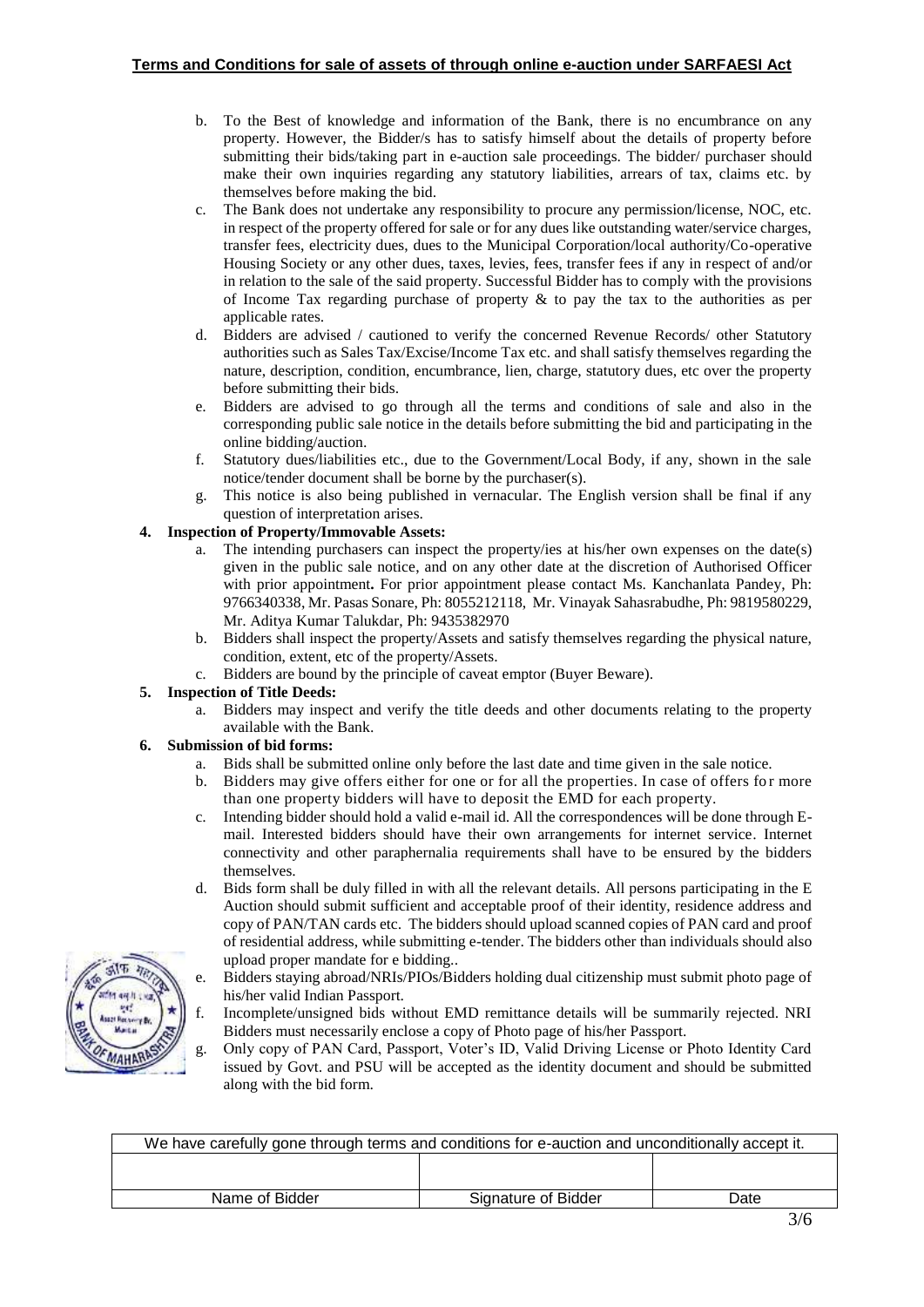h. Original Identity Document copy of which is submitted along with the bid form must be produced on demand.

# **7. Earnest Money Deposit (EMD):**

- a. The bid shall be accompanied by the EMD as specified in the public sale notice/tender document. Earnest Money Deposit (EMD) shall be deposited through RTGS/NEFT in the Account No.60116604449, Account Name: ARB e-Auction A/c (Name of Borrower), IFSC Code MAHB0001450. Earnest Money Deposit (EMD) shall be adjusted in case of highest bidder. In respect of other/unsuccessful bidders the EMD will be refunded without interest through RTGS/NEFT to the account from which it is received. Further, in case possession of property is delayed by any reason whatsoever, the auction purchaser will neither be entitled for any interest nor damages.
- b. A copy of bid/tender form along with the enclosures submitted online (also mentioning the UTR No. and the account no. through which EMD is remitted) shall be forwarded to the Authorized Officer, Bank of Maharashtra, Asset Recovery Branch, Mumbai Zone so as to reach on or before the last date of submission of bid i.e. 28/09/2020 before 3:00 p.m.
- c. Bidders not to disclose remittance details of EMD, UTR Code, etc. to any one and to safeguard its secrecy.
- d. Bidders shall preserve the remittance challan and shall produce the same as and when demanded.
- e. Bid form without EMD shall be summarily rejected.
- f. All details regarding remittance of EMD shall be entered in the bid form.
- g. EMD, either in part or in full, is liable for forfeiture in case of default.

### **8. Bid Multiplier:**

a. The bidders shall increase their bids in multiplies of the amount specified in the public sale notice/Terms and condition of Sale.

# **9. Duration of Auction sale:**

- a. Online auction sale will start automatically on and at the time given in the public sale notice/Tender Document.
- b. Auction/Bidding time will initially be for specified period and if bidding continues, the bidding process will get automatically extended five minutes duration of each and kept open till the auction-sale concludes.
- c. If any market-leading bid (bid higher than the highest at the point in time) is received within the last five minutes of closing time, the bidding time will be extended automatically by five minutes and if no bid higher than last quoted highest bid is received within the said extended five minutes, the auction sale will automatically get closed at the expiry of the extended five minute. There will thus be an extension of bidding-time, each of five minutes duration, till auction is concluded.
- d. Bidders are advised to enter their bid accordingly keeping in mind the five minutes duration.
- e. No complaint on time-factor or paucity of time for bidding will be entertained.

# **10. Online Bidding:**

- a. Auction/ bidding will be only online bidding through the portal provided by the service provider.
- b. In case of sole bidder, the sale may be accepted or deferred and property be brought for resale or otherwise sale will be deferred or cancelled.
- c. Bidders are cautioned to be careful while entering their bid amount and to check for alteration, if any, before confirming the same.
- d. No request/complaint of wrong bidding will be entertained for canceling the sale and in such case, the EMD in full will be forfeited.
- e. Bidders may, subject to conditions of online service provider, may avail pre-auction training and/or for demo/mock auction-sale. The prospective qualified bidders may contact M/s. C1 India Pvt Ltd, Gulf Petro Chem Building, Building No. – 301, 1st Floor,Udyog, Vihar Phase – 2, Gurgaon, Help Line No. +91-0124-4302020/2021/2022/2023/2024/2025, +91- 9821690968,Help Line e-mail ID: [support@bankeauctions.com,](mailto:support@bankeauctions.com) prior to the date of e-Auction.

#### **11. Declaration of successful bidder:**

| We have carefully gone through terms and conditions for e-auction and unconditionally accept it. |                     |      |  |
|--------------------------------------------------------------------------------------------------|---------------------|------|--|
|                                                                                                  |                     |      |  |
| Name of Bidder                                                                                   | Signature of Bidder | Date |  |

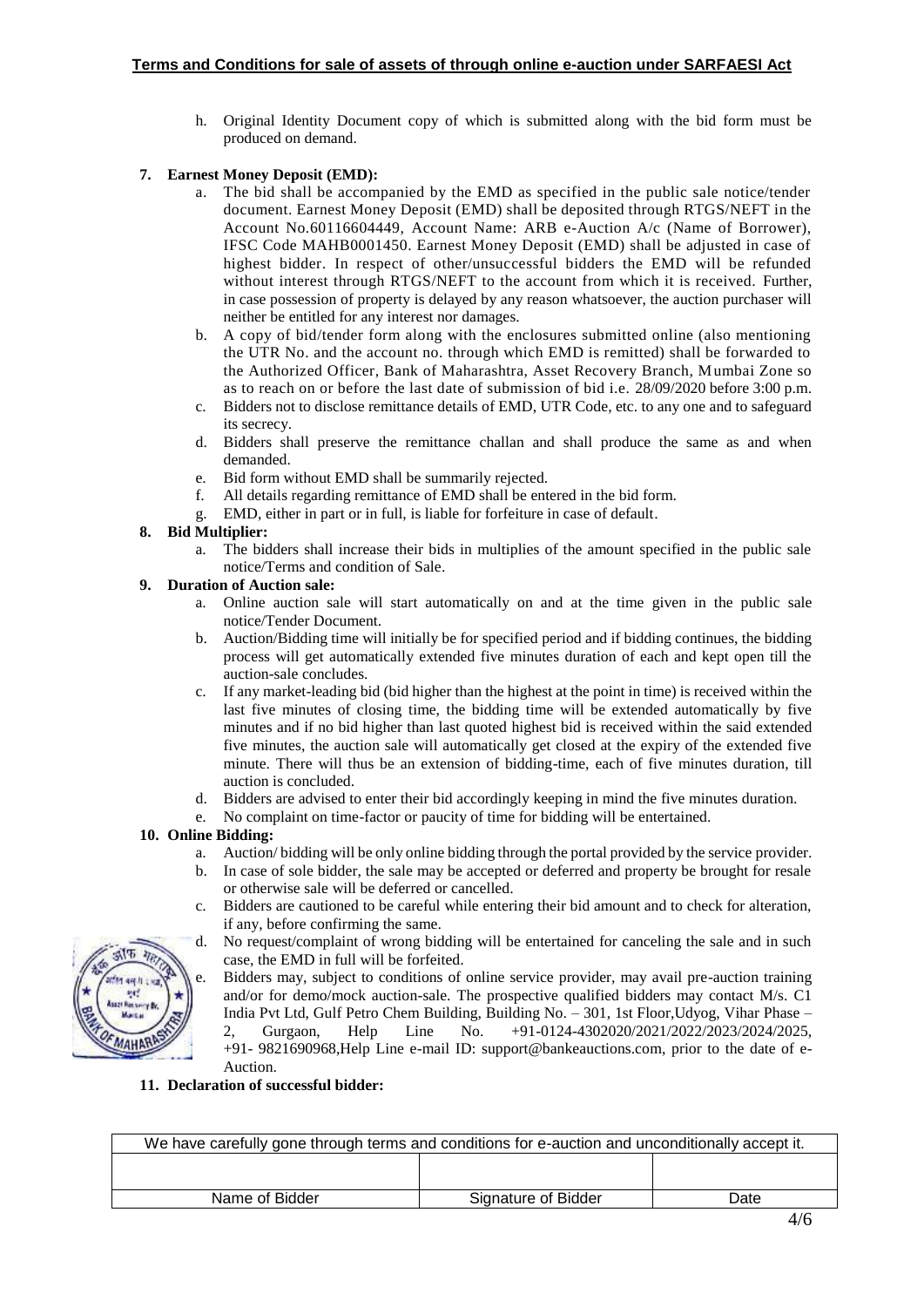- a. Highest bidder will be declared the successful bidder and sale will be confirmed in his favour in consultation of Secured Creditor. Intimation to this effect will be given through e-mail by service provider/Bank.
- b. Highest bid will be provisionally accepted on "subject to approval" basis and the highest bidder shall not have any right/title over the property until the sale is confirmed by the Authorized Officer.
- c. All intimations to bidders/auction purchaser will be primarily through e-mail by the service provider/Bank. Date of sending e-mail will be considered as date of intimation. If no intimation reaches, bidders are expected to take efforts to find out status from the Bank. Non-receipt of intimation should not be an excuse for default/non-payment.

#### **12. Deposit of purchase price:**

- a. The bidder declared successful, shall pay, immediately on the same day after such declaration, a deposit of 25% (less EMD already paid) on the amount of his purchase money.
- b. In case of the auction-sale proceeding and concluding beyond the banking transaction hours, the deposit of 25% of purchase price (less EMD already paid) shall be remitted before 5.00 p.m. of the next working day.
- c. The balance amount of purchase money shall be paid on or before the  $15<sup>th</sup>$  (Fifteenth) day from the date of the sale or within such period as may be extended, for the reason to be recorded, by the Authorised Officer.
- d. It shall be the responsibility of the successful bidder to remit the TDS  $\omega$  1% as applicable u/s 194 1-A if the aggregate of the sums credited or paid for such consideration is Rs. 50 lakhs or more. TDS should be filed online by filling form 26QB & TDS certificate to be issued in form 16 B. The purchaser has to produce the proof of having deposited the income tax into the government account.

# **13. Default of Payment:**

In the event of any default in payment of any of the amounts, or if the sale is not completed by reason of any default on the part of the successful bidder, the Bank shall be entitled to forfeit all the monies till then paid by the successful bidder and put up the property in question for resale/disposal in its absolute discretion, and the defaulting successful bidder shall forfeit all claim to the property or to any part of the sum for which it may be subsequently sold.

### **14. Sale Certificate / Payment of Stamp Duty:**

- a. On confirmation of the sale by the Bank and compliance of the terms of payment, the Authorized Officer shall issue a certificate of sale of the said property in favour of the successful bidder/purchaser in the form given in Appendix V to Enforcement of Security Interest Rules. The sale certificate shall be issued only in the same name in which the tender /bid is submitted.
- b. No request for inclusion/substitution of names, other than those mentioned in the bid, in the sale certificate will be entertained.
- c. Sale Confirmation/Sale Certificate shall be collected in person or through an authorized person.
- d. The successful bidder would bear all the charges/fees payable for conveyance such as stamp duty, registration fee or any other cost as applicable as per law. All statutory/non stator dues, taxes, rates, assessments, charges fees etc. will be responsibility of the successful bidder only.
- e. The Sale Certificate will not be issued pending operation of any stay/ injunction/ restraint order passed by the DRT/DRAT/High Court or any other court against the issue of Sale Certificate. Further no interest will be paid on the amount deposited during this period.
- f. The deposit made by the successful-bidder, pending execution of Sale Certificate, will be kept in non-interest bearing deposit account.
- g. No request for return of deposit either in part or full/cancellation of sale will be entertained.

#### **15. Return of EMD:**

- a. EMD of unsuccessful bidders will be returned through NEFT/RTGS transfer to the bank account details provided by them in the bid form and intimated via their email id.
- b. Unsuccessful bidders shall ensure return of their EMD and if not, immediately to contact the Authorised Officer of the Bank.

**16. Stay/Cancellation of Sale:**

| We have carefully gone through terms and conditions for e-auction and unconditionally accept it. |                     |      |  |
|--------------------------------------------------------------------------------------------------|---------------------|------|--|
|                                                                                                  |                     |      |  |
| Name of Bidder                                                                                   | Signature of Bidder | Date |  |